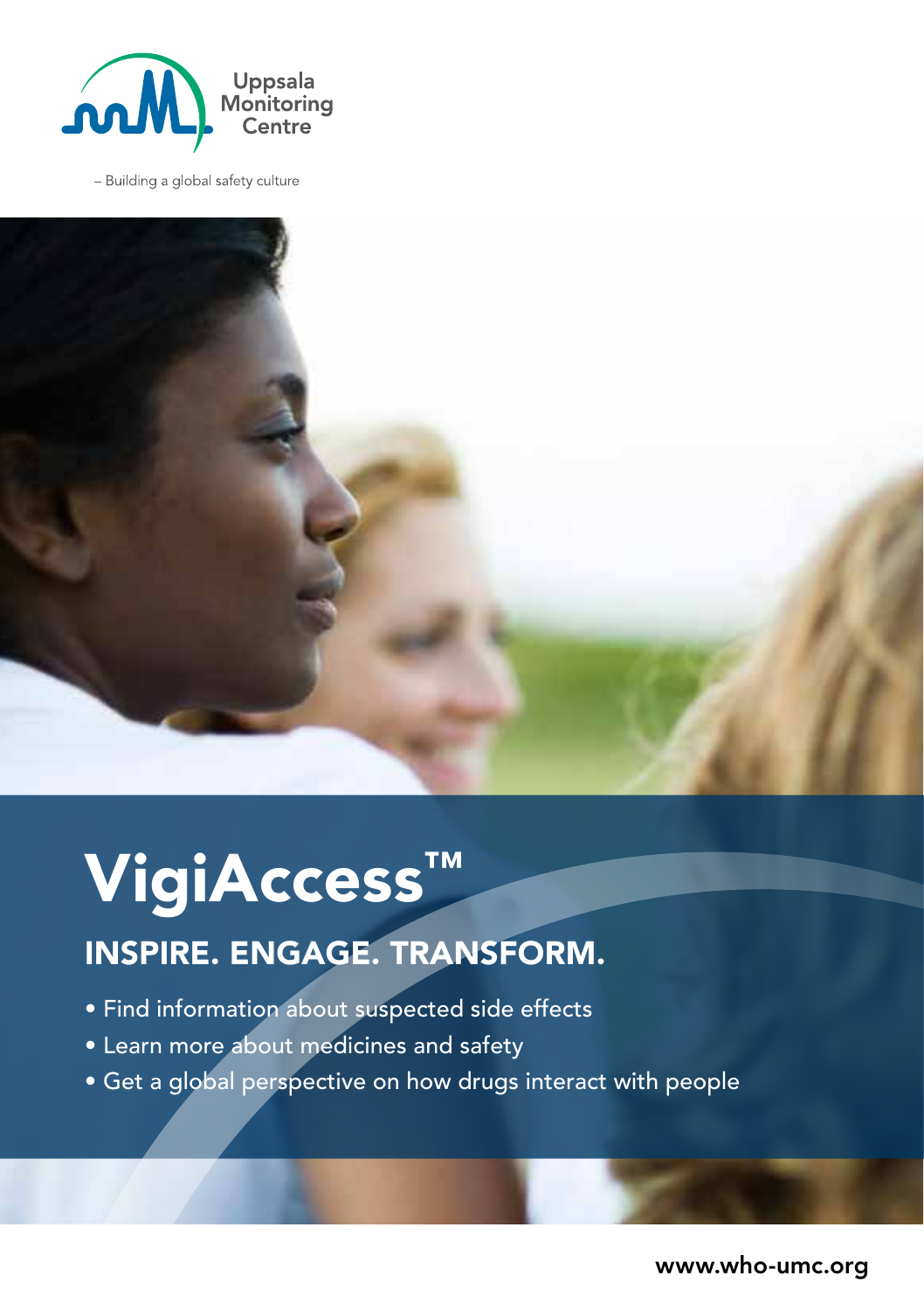# A vital role for all

Monitoring the side effects of medicines has long contributed to improved patient safety. We can all make a key contribution to this crucial activity by being more aware of how our body interacts with the medicines we take, by making sure we use only good quality medicines, and by talking to our doctors about any unwanted effects.

#### Pharmacovigilance – monitoring the medicines we take

Medicines may cause unexpected side effects that can vary from individual to individual. Many of these effects, also called adverse drug reactions, are detected during drug development, but since only a restricted number of selected patients are treated during this phase, it is unlikely that rare adverse reactions will be observed. Then, as the drug becomes available on the market and more people take it, previously unknown effects are likely to emerge.

Pharmacovigilance is the science and activities relating to the detection, assessment, understanding and prevention of adverse effects or any other possible drug-related problems. Side effects are a common cause for patients to stop

Pharmacovigilance is of paramount importance for ensuring the safe use of medicines.

following their doctor's instructions and complete their treatment, which could lead to further serious problems. In addition, low quality and falsified medicines can also cause harm, or not work at all, increasing our chances of experiencing an unwanted effect.

Reporting suspected adverse reactions thus offers the opportunity to identify and further investigate previously unknown or poorly described side effects. This is of paramount importance to help ensure the safe use of medicines, and is essential as long as a medicine remains on the market.

New initiatives are now available to help us all understand better the relation between medicines and our own wellbeing within a global perspective.

#### A global perspective in a personal relation

VigiAccess is a user-friendly interface that allows everyone to search VigiBase®, the WHO global database of adverse drug reactions, and retrieve statistical data on the suspected adverse reactions of medicines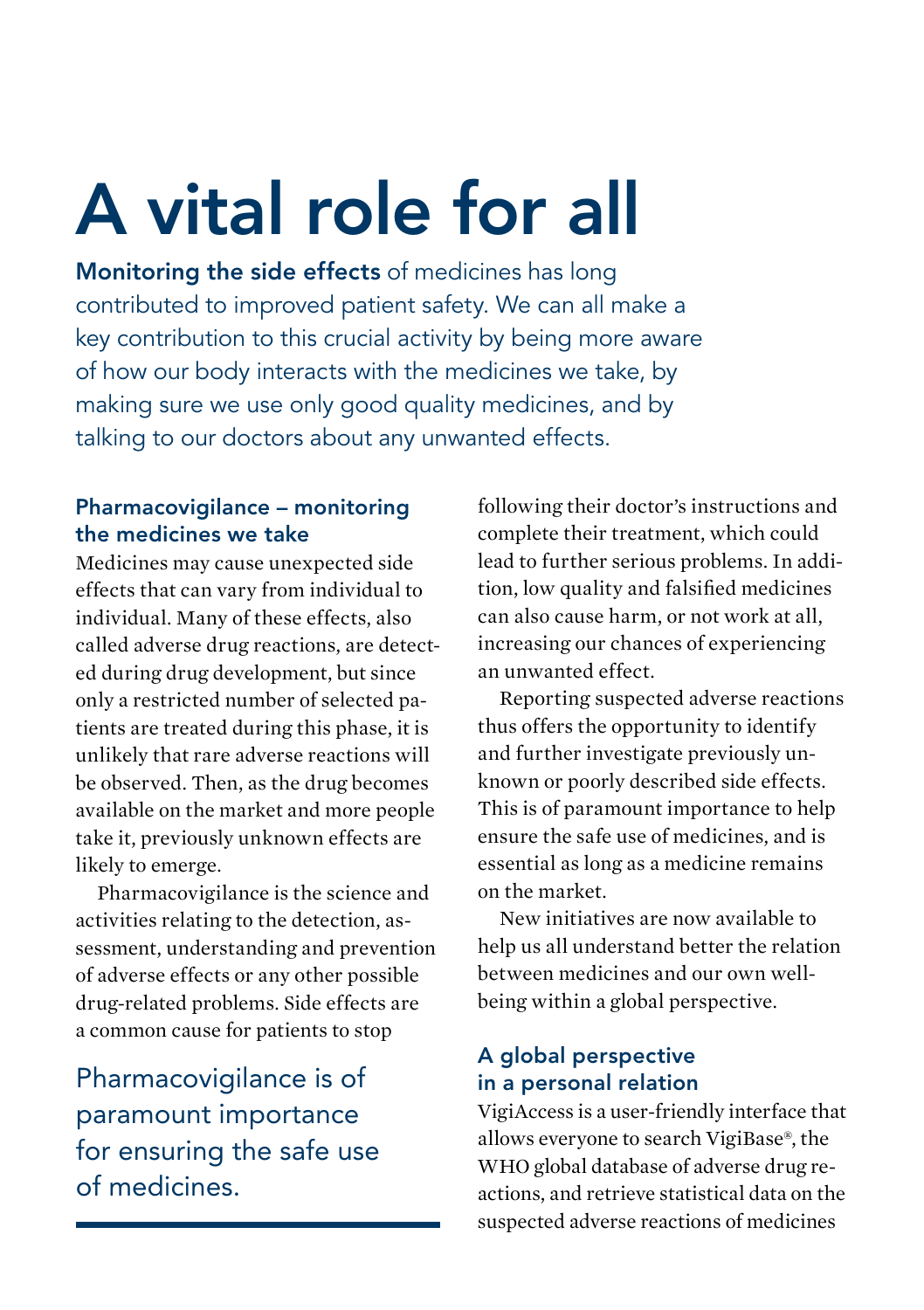

reported to the WHO Programme for International Drug Monitoring.

VigiAccess helps us understand how our bodies interact with medicines and enables us to learn more about possible side effects. The more we know about suspected adverse drug reactions and the more information we share, the more we can contribute to better treatment effects and well being.

The interface format displays easy-tounderstand information and helps us see if our suspected side effect has previously been reported as a supposed reaction to the medicine we are taking. Access to more information will give us knowledge for a better dialogue with our healthcare professional. VigiAccess respects patient confidentiality and data protection, which is why the information is only available at continental and not country level.

VigiBase is an important reference source with over 10 million reports going back to 1968. It contains reports of suspected relationships between a drug and an adverse reaction, but it is crucial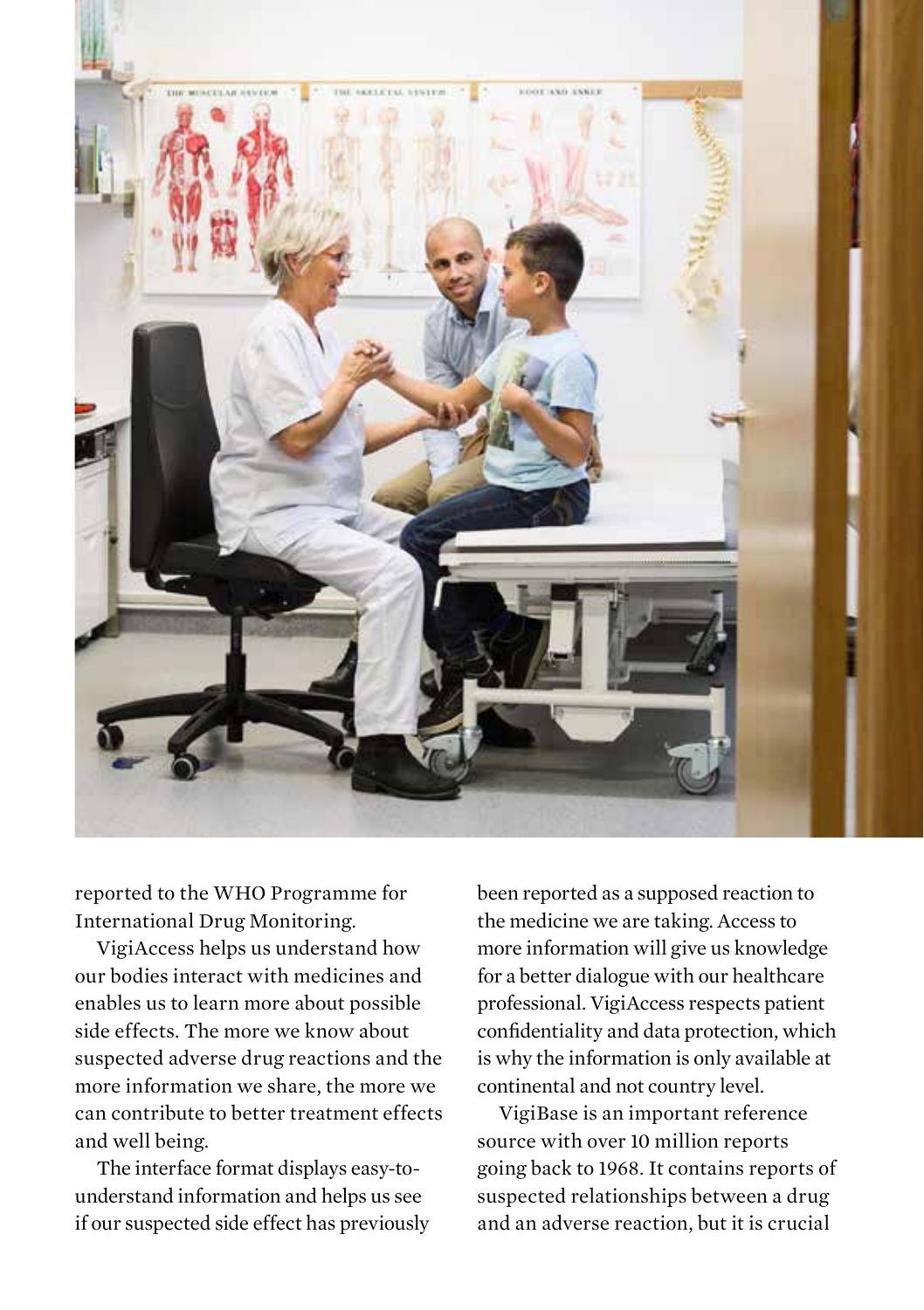to understand that no causal relation has been confirmed. Also, not all side effects are reported since many countries face enormous public health challenges with little awareness of adverse drug reactions among the population. The mechanisms to support a more active reporting role may also be lacking.

Since 1978, UMC has been the maintenance organisation for VigiBase, providing scientific leadership and operational support to the WHO Programme for International Drug Monitoring and expanding the global network to more than 90% of the WHO member countries.

UMC's efforts have helped build global pharmacovigilance capacity and, by providing access to resources and tailor-made support, encouraged local and regional initiatives. VigiAccess is the latest tool developed by UMC to promote pharmacovigilance and improve patient safety. Most importantly, it's available to the general public.

#### A more active role for patients

If you suspect that you have experienced an adverse reaction, talk to your doctor about the symptoms and discuss together the measures that you should take. Your doctor has the responsibility to report serious unknown adverse reactions to your country's national pharmacovigilance centre as part of the WHO Programme for International Drug Monitoring. In many countries, patients and consumers are encouraged to report adverse drug reactions themselves if they wish. Visit the website of the National Regulatory Authority for Medicines or the National Centre for Pharmacovigilance for more information, or ask you healthcare provider.

 Always discuss unexpected side effects with your doctor

 Learn more about the medicines you take and their possible side effects

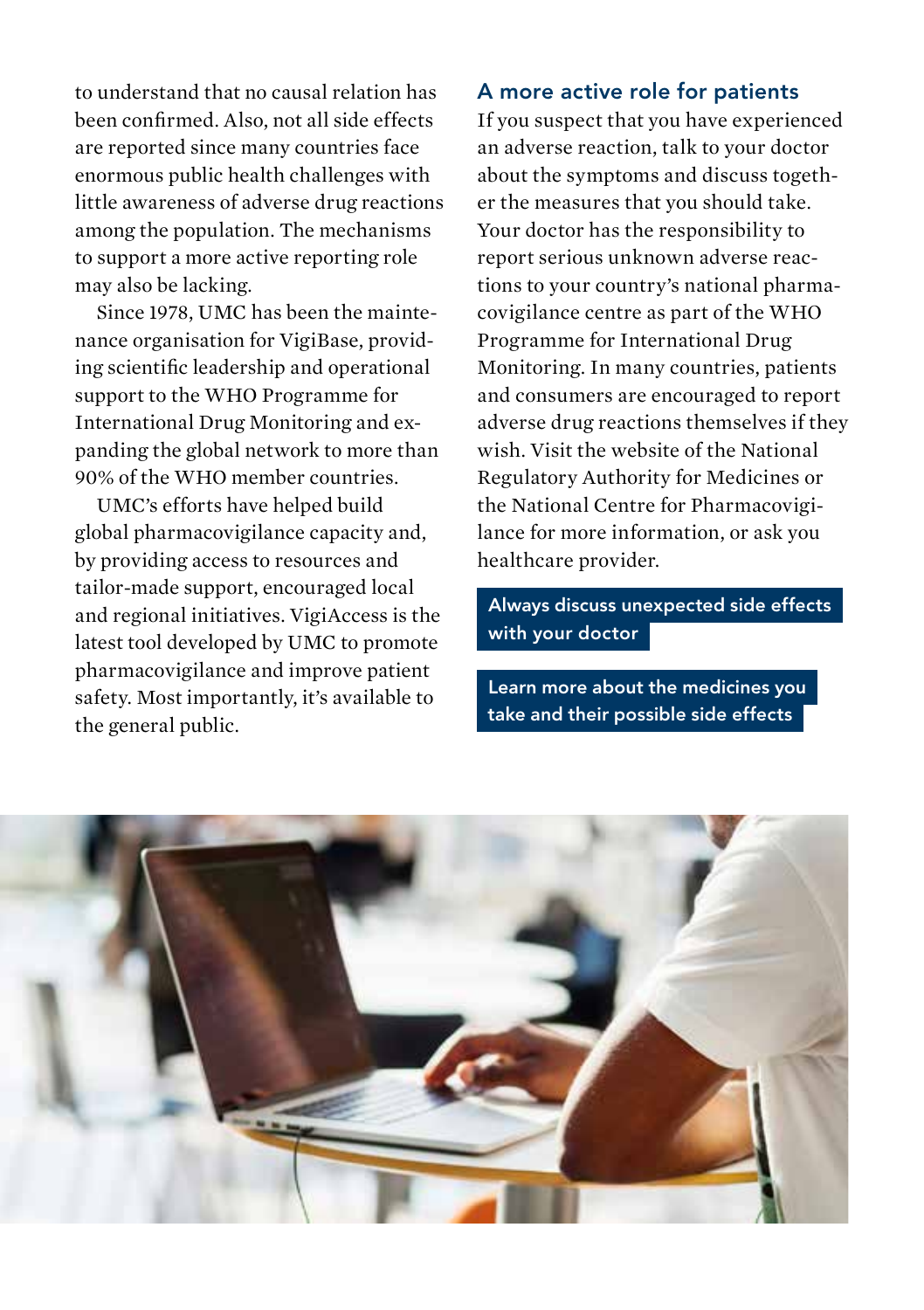## **Frequently** asked questions

### 1. What should I do if I suspect I am having an unexpected side effect?

Always contact your doctor if you suspect that you are experiencing an adverse drug reaction. Your doctor will provide the advice you need and report the event to your country's national pharmacovigilance centre.

### 2. Should I stop taking a medicine if I suspect I am having an unexpected side effect?

No. Do not discontinue your medication or change the dose without seeking the advice of your healthcare provider. VigiBase is only a reference source and no causal relation has been confirmed. Individual decisions must always be taken between patient and doctor. Good communication is the key to balancing the benefit and risk of a medicine.

#### 3. Are vaccines also medicines?

Vaccines are also medicines and, since they can also cause unwanted effects, are monitored like medicines.

#### 4. What happens once an adverse reaction has been reported?

The national centre for pharmacovigilance evaluates the report to identify potential risks. Together with the relevant authority, it can then take measures to minimize this risk if deemed appropriate. Countries participating in the WHO Programme for International Drug Monitoring then forward the reports to VigiBase. Note that all reports sent to VigiBase are anonymous; the patients, healthcare professionals or institutions involved cannot be identified. UMC regularly screens the uploaded data to better identify, characterise and understand the potential risks of the medicine. It then shares the findings with national centres, the WHO and the public via various channels. More information can be found on the UMC website: www.who-umc.org

### 5. Why can I retrieve data only at continental and not country level?

This ensures that patients, reporters or treating institutions cannot be identified; in rare cases a small number of reports in a specific country might lead to a breach of privacy. If you need more information at country level, your national pharmacovigilance centre may be able to help you, but always in compliance with local data protection laws.

#### 6. What can we learn from the information in a reporting system?

A spontaneous reporting system provides very important information on potential risks and helps identify groups of patients or situations in which particular attention or special monitoring might be needed. Since it covers all populations treated as long as a medicine is available on the market, the information gathered from a spontaneous reporting system is unique. It is also very cost effective!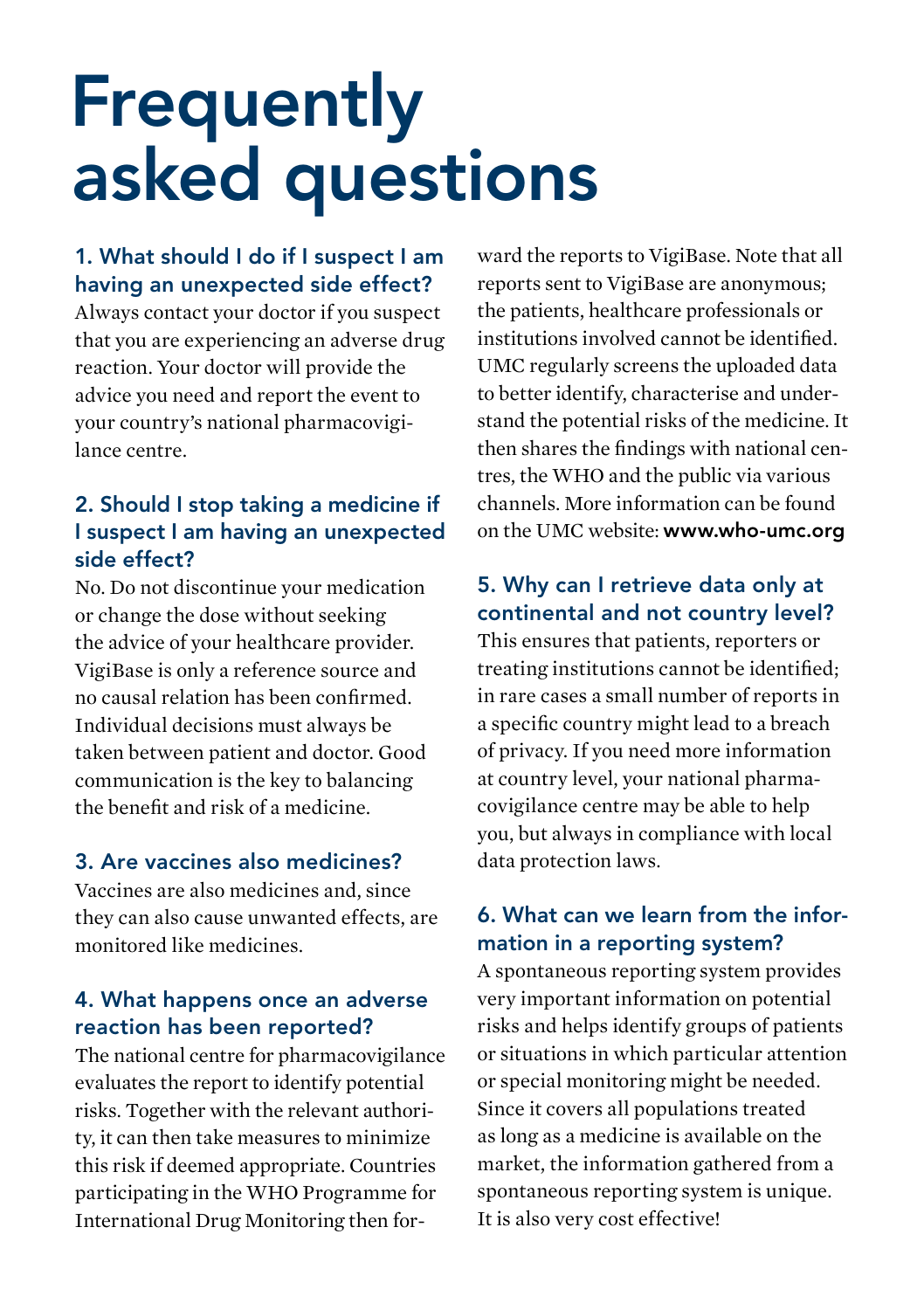#### 7. What is the safety profile of a medicine?

The safety profile provides information about the possible risks associated with a medicinal drug. Patients and healthcare professionals need to make a benefit / risk assessment to make an informed decision that best responds to patient needs and specific conditions.

#### 8. Can I compare the safety profile of different medicines using data from VigiBase?

No, this is not possible. Note also that this reporting (so-called spontaneous reporting) refers only to suspected causal relationships between a drug and an adverse event, without this relationship being proven. It is thus not possible to compare different drugs based solely on reported information, or to conclude that one drug is safer / less safe than another.

#### 9. What does a national centre for pharmacovigilance do?

National centres work either within the local regulatory authority or Ministry of Health or on behalf of them. They collect and evaluate spontaneous reports on adverse reactions to medicines, advise relevant authorities, and act as drug information centres for healthcare professionals and the public. Their activities vary greatly depending on national needs and resources.

#### 10. What is a regulatory authority?

In most countries, this is the authority in charge of ensuring that only effective medicines of good quality and with a positive benefit / risk balance (i.e. the benefits outweigh the risks) are available on the market. Well known regulatory authorities are the US Food and Drug Administration (US FDA) and the European Medicines Agency (EMA). In some countries the regulatory authority is part of the Ministry of Health, in others it is a separate entity.

#### The World Health Organization

The World Health Organization (WHO) is the directing and coordinating authority for health within the United Nations system. It provides leadership on global health matters, shapes the health research agenda, provides technical support to countries,

and monitors and assesses health trends. It regards health as a shared responsibility, involving equitable access to essential care, and is committed to addressing persisting problems as well as new threats to public health emerging during the 21st century. For more information visit www.who.int

#### IN BRIEF

VigiAccess simplifies retrieving and sharing key information from the VigiBase adverse reactions database and offers a global overview of unexpected side effects.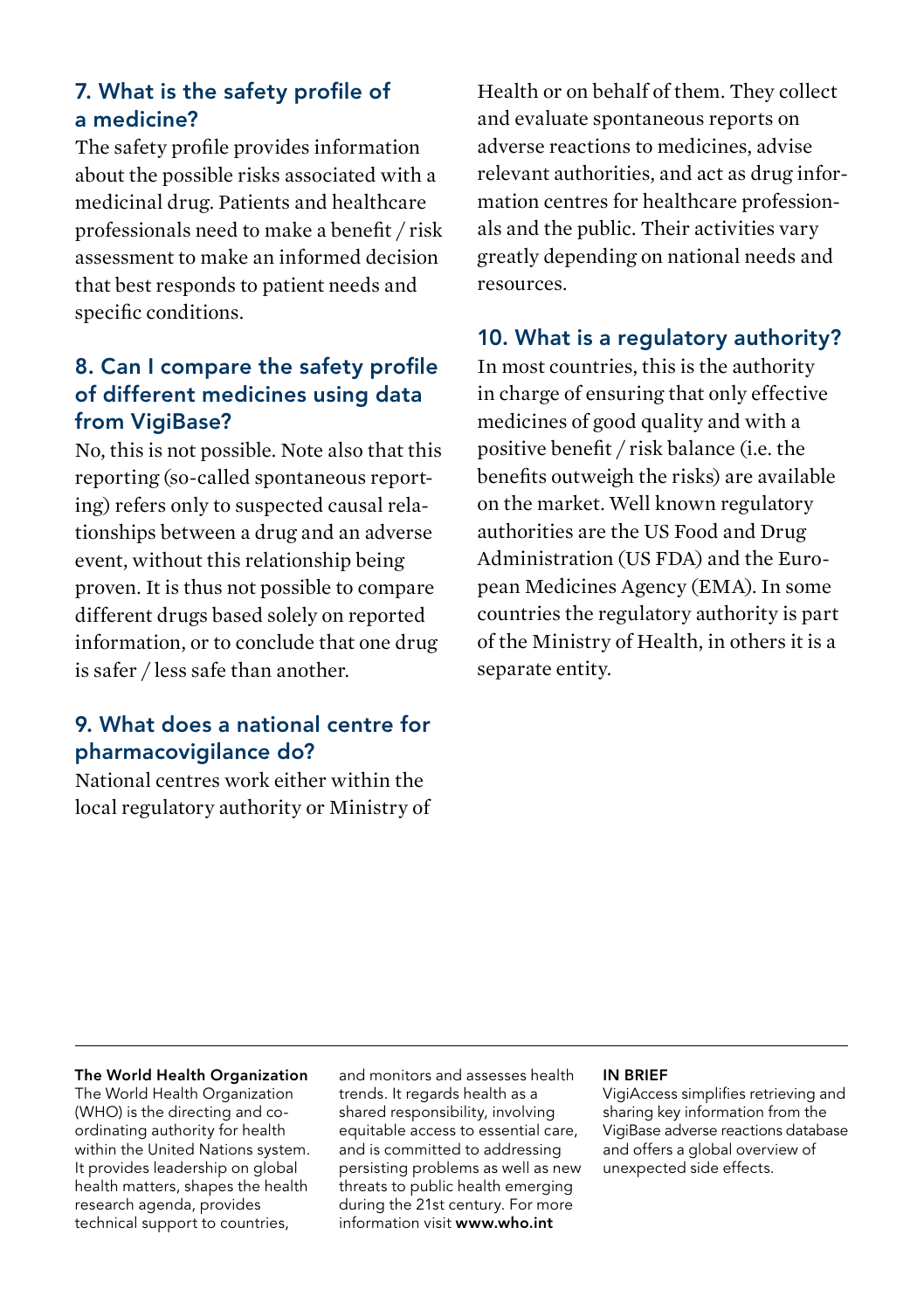#### VISIT THE **VIGIACCESS** WEB PAGE WWW.VIGIACCESS.ORG

法科 開設のよ

世田

**Britain** 

 $\sim$ 

VigiAccess contributes to our understanding of medicines and how we interact with them; it encourages us to report unexpected side effects and boosts our contribution to a global safety culture. For more information, please visit www.who-umc.org